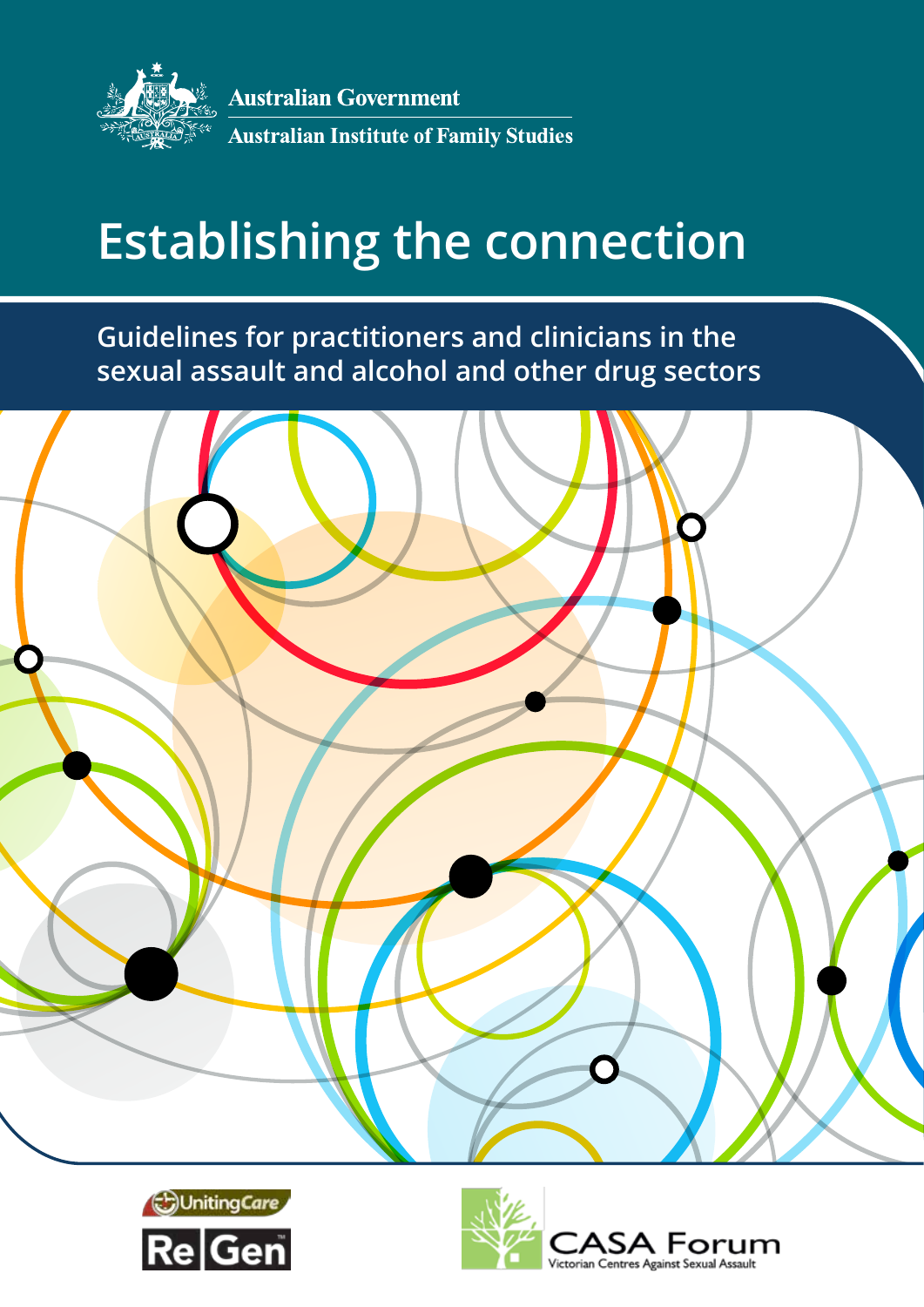## How to use this guide

These guidelines have been developed to build the capacity of workers in the sexual assault and alcohol and other drug (AOD) sectors in Victoria to support shared clients who experience both sexual assault trauma and substance use issues.

The guidelines have been prepared by the Australian Institute of Family Studies in partnership with CASA Forum and UnitingCare ReGen. They are the result of an Australia's National Research Organisation for Women's Safety (ANROWS) funded project exploring the enablers and barriers of the AOD and sexual assault sectors in referring shared clients to specialist services.

There are links to relevant information provided throughout this resource, and we encourage you to interact with your local sexual assault/AOD service and promote interagency training and collaboration in support of your shared clients.

These guidelines can be applied and adapted throughout Australia.



## Key messages

- Sexual assault and alcohol and other drug use have a complex association, and supporting clients with co-occurring sexual assault trauma and AOD use is the core business of your service (see Resources on [page](#page-6-0) 7).
- Ask a client about their sexual assault trauma history.
- Ask a client about their substance use.
- If a client is ambivalent about accessing another service, consider a secondary consultation to support you in keeping the client stable (if necessary) and safe.
- Facilitate access to specialist sexual assault/AOD services via referrals.
- Consider giving your local sexual assault/ AOD service a call and introducing yourself. Building relationships can support service delivery to vulnerable clients.
- Investigate training opportunities between sexual assault and AOD services via your organisational supervisors.
- Practice effective self-care (see Resources on [page](#page-6-0) 7).

# Sexual assault and substance use: What's the connection?

Some research shows that while people who have experienced sexual assault may drink or use drugs to cope with their negative emotions (predicated by the distress coping model), they may also do so to enhance their positive emotions (the emotion regulation model) (Grayson & Nolen-Hoeksema, 2005). Broadly, this research is seen as supporting the "self-medication" theory, in which individuals are thought to use alcohol and other drugs to "dampen" or turn the dial down on the intense feelings of distress, anger, fear and anxiety associated with their traumatic experiences (Darke, 2013; Miranda, Meyerson, Long Marx, & Simpson, 2002). However, it is worth exercising caution in the use of the "self-medication" phrase, which runs the risk of seeing the functional role of substance misuse as a deficiency on the part of survivors rather than a coping strategy that enables survival (Breckenridge, Salter, & Shaw, 2012), or of assuming the functional role is the same for all survivors.

Qualitative research undertaken with survivors of sexual assault demonstrates that although there are common reasons for using alcohol and other drugs, such as numbing and managing emotions, the context of their daily lives helps to further understand the relationship between sexual assault and substance misuse. For example, substances may be used to manage nightmares and sleep patterns (Breckenridge et al., 2012), to keep memories and flashbacks at bay in chronically unsafe or unstable situations (Padgett, Hawkins, Abrams, & Davis, 2006), or to minimise trigger and startle responses that can make victims feel the world is unpredictable.

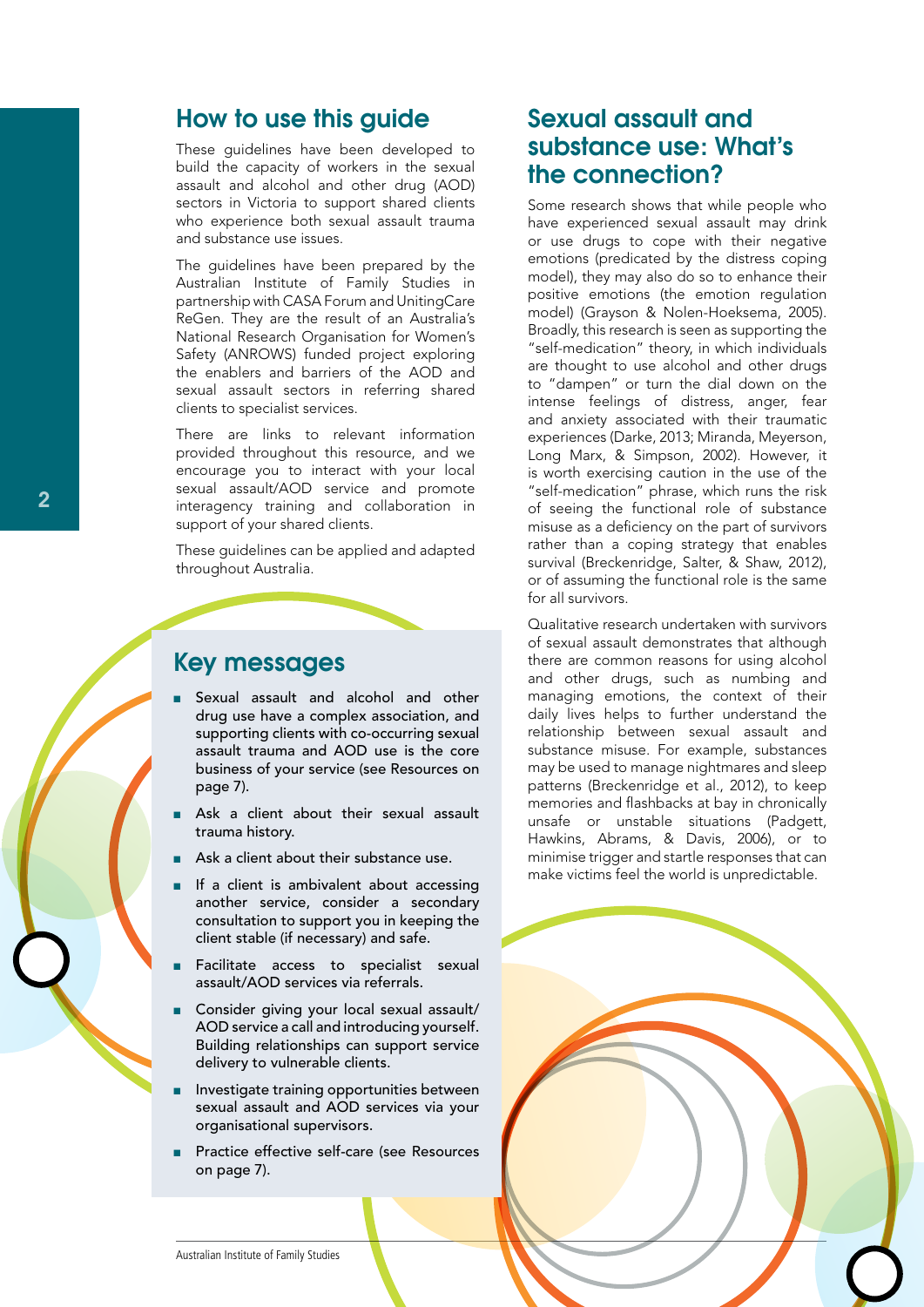# Prevalence of and relationship between sexual assault and AOD use

## Sexual assault prevalence and other statistics

- Seventeen per cent of all Australian women and 4% of all Australian men reported having experienced sexual assault since the age of 15 (Australian Bureau of Statistics [ABS], 2013).
- The rates in Australia for penetrative sexual abuse of children were estimated at 1–8% among males, and 4–12% among females (in studies from 2001–10) (Price-Robertson, Bromfield, Vassallo, & Scott, 2013).
- In Victoria, in 2013–14, police recorded 2,177 rape offences (Victoria Police, 2014).
- In Australia, in 2010, police recorded 17,757 sexual assault victims (ABS, 2011).



## Alcohol and other drug use prevalence and other statistics

■ Five per cent of Australians meet the criteria for having a substance use disorder (Australian Institute of Health and Welfare [AIHW], 2015).

**Australians aged 15+**

**Children**

**4–12% 1–8%** girls boys

**17%** 

- In Victoria, in 2014, there were more recorded deaths from pharmaceutical drug use than traffic accidents (Whitelaw, 2015).
- In Victoria, between 2000–01 and 2009–10, rates of clients receiving AOD specialist treatment increased by 61% (Matthews, Jayasekara, & Lloyd, 2012).
- In Victoria, between 2000–01 and 2009–10, rates of alcoholrelated assaults increased by 26% (Matthews et al., 2012).

## Relationship between sexual assault and AOD use

The relationship between sexual assault and adverse outcomes such as problematic substance use, has been an area of increasing understanding in recent decades, and it is now well established that there is a consistent association between the two. Major research studies include:

- An Australian study of 5,995 twin pairs (with 6% of the women and 3% of the men reporting a child sexual abuse history), found a correlation between child sexual abuse and depression, panic disorders and substance use (Dinwiddie et al., 2000).
- An Australian study with 1,911 twin pairs found that the twin who had self-reported a history of child sexual abuse had a significantly increased risk for all adverse psychological outcomes tested, including alcohol dependence (Nelson et al., 2002).
- Forensic medical records of 2,688 sexually abused children whose abuse was recorded between 1964 and 1995 were examined and compared to a matched control group of 2,677 individuals to determine the rate and risk of clinical and personality disorders (Cutajar, Ogloff, & Mullen, 2010). The researchers found child sexual abuse victims had an increased risk for a number of disorders, including problematic substance use.

**For more prevalence statistics and analysis of the relationship between sexual assault and AOD use in Australia, see Quadara, Stathopoulos, and Jenkinson (2015).**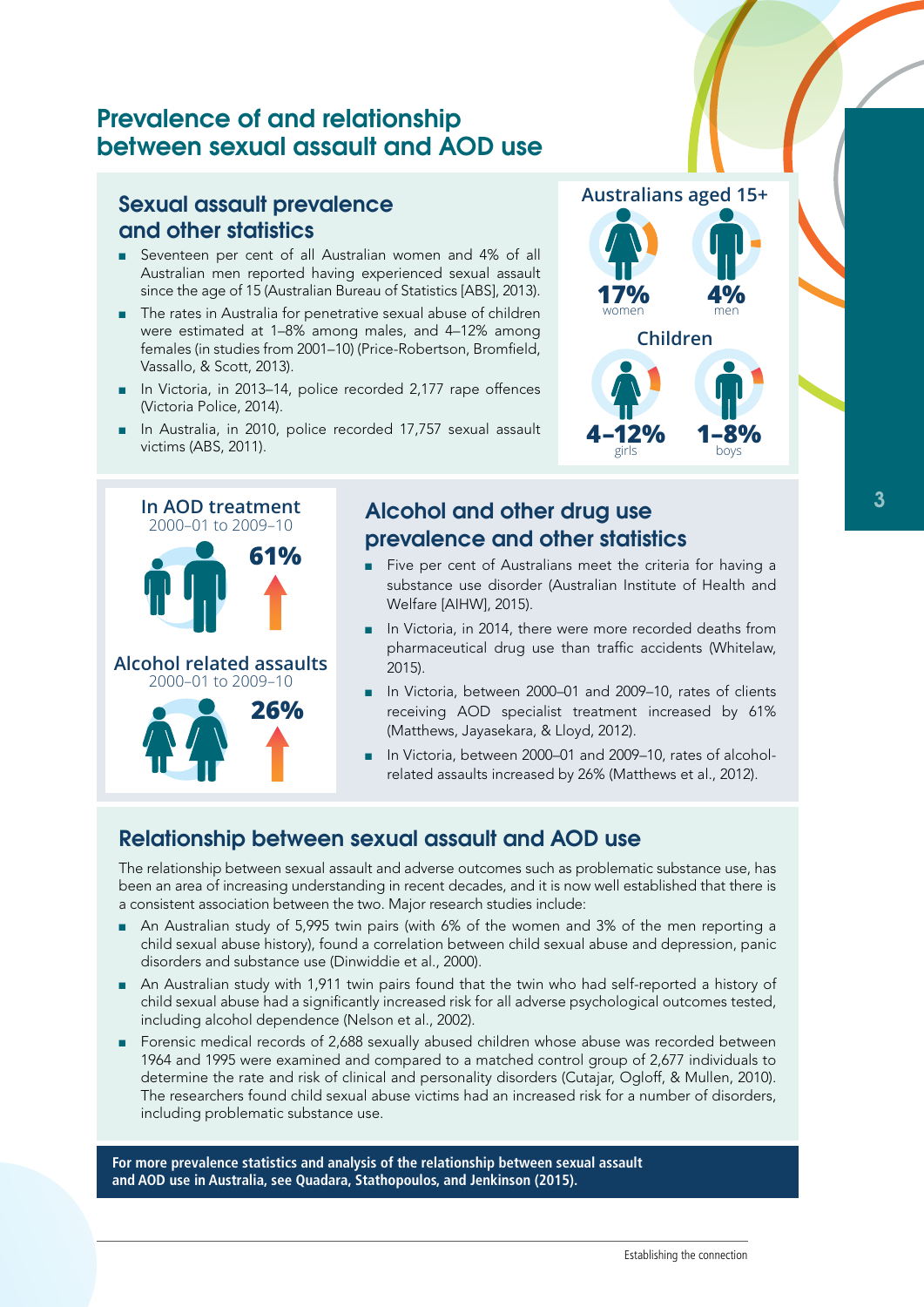# How to respond

If you are a sexual assault counsellor/ advocate, you do not need to counsel clients for AOD use, but if your client does disclose they are having a problem with substance use or they arrive at sessions intoxicated, making it difficult for you to continue to provide support for them, you should:

- be non-judgmental in your response there can be fear and shame in disclosing substance use, and seeking help can be difficult;
- discuss the possibility of them accessing AOD treatment or having some telephone counselling (which can be in conjunction with sexual assault trauma therapy);
- seek their permission to do a secondary consultation with an AOD counsellor to support them to continue their sexual assault trauma therapy;
- discuss the different types of services available within the AOD treatment system (as outlined in the UnitingCare ReGen's [Outline of Our Treatment Services](http://regen.org.au/treatment) <regen. org.au/treatment>; and
- if the client is ambivalent about seeking treatment or being referred, let them know you will, with their permission, check in with them at a later stage regarding their substance use and how they are coping.

If you are an AOD counsellor or worker, you do not need to counsel clients for sexual abuse trauma, but if your client does disclose they are a victim of sexual assault you can:

- listen—be compassionate and respectful. There can be fear and shame in disclosing, and seeking help can be difficult;
- validate-be non-judgemental;
- believe—the perception that a disclosure is a false allegation has negative consequences for victims of sexual assault, and perpetuates victims' fears of not being believed;
- respond—ensure the person who has experienced sexual assault maintains control over the next step, such as whether they choose to use sexual assault support services (and if they do, you can refer or undertake a secondary consultation); and
- discuss what your client will encounter if they choose to seek sexual assault counselling services (see [page](#page-4-0) 5).

# Referrals and secondary consultations

Providing support and services to clients with a sexual assault history and co-occurring substance use issues is a core activity of AOD and sexual assault services. The following information can support you in focusing on your specialisation while enhancing your capacity to use pathways to refer your clients to other specialist services.

## Alcohol and other drug services

The following are the services through which clients may be funnelled, depending on their initial assessment:

- For more information about services, see [Alcohol and Other Drug Treatment](https://www2.health.vic.gov.au/alcohol-and-drugs/aod-treatment-services)  [Services](https://www2.health.vic.gov.au/alcohol-and-drugs/aod-treatment-services) <www2.health.vic.gov.au/alcoholand-drugs/aod-treatment-services>.
- For alcohol and other drug support services and counselling, call ReGen: 1800 700 514 (Monday–Friday, 9 am–5 pm, North and West Metro Victoria).
- For alcohol and drug counselling intake, screening, assessment and referral in Victoria, call DirectLine: 1800 888 236 (24 hours, 7 days a week).

The AOD sector intake process includes the following steps and criteria:

- The telephone intake and screening process may take *up to 20 minutes or more*. It may take longer if a client chooses to disclose other issues, such as trauma or gambling. If the client feels at the time that the intake and screening process is too onerous, you are welcome to call on their behalf, arrange another session to do this with them, or provide them with the contact numbers so they can call when it's more convenient. You may like to ask their permission to follow up with them.
- Clients will be eligible for AOD service intake if they are:
	- at risk of long-term harm or impairment; and
	- not able to be assisted by primary health providers alone.
- If the client is not eligible for AOD services, they may still be offered:
	- information or advice;
	- brief counselling (1–2 sessions);
	- six sessions of telephone/online counselling;
	- group education programs; and/or
	- supported referral to another relevant services (e.g., mental health, housing).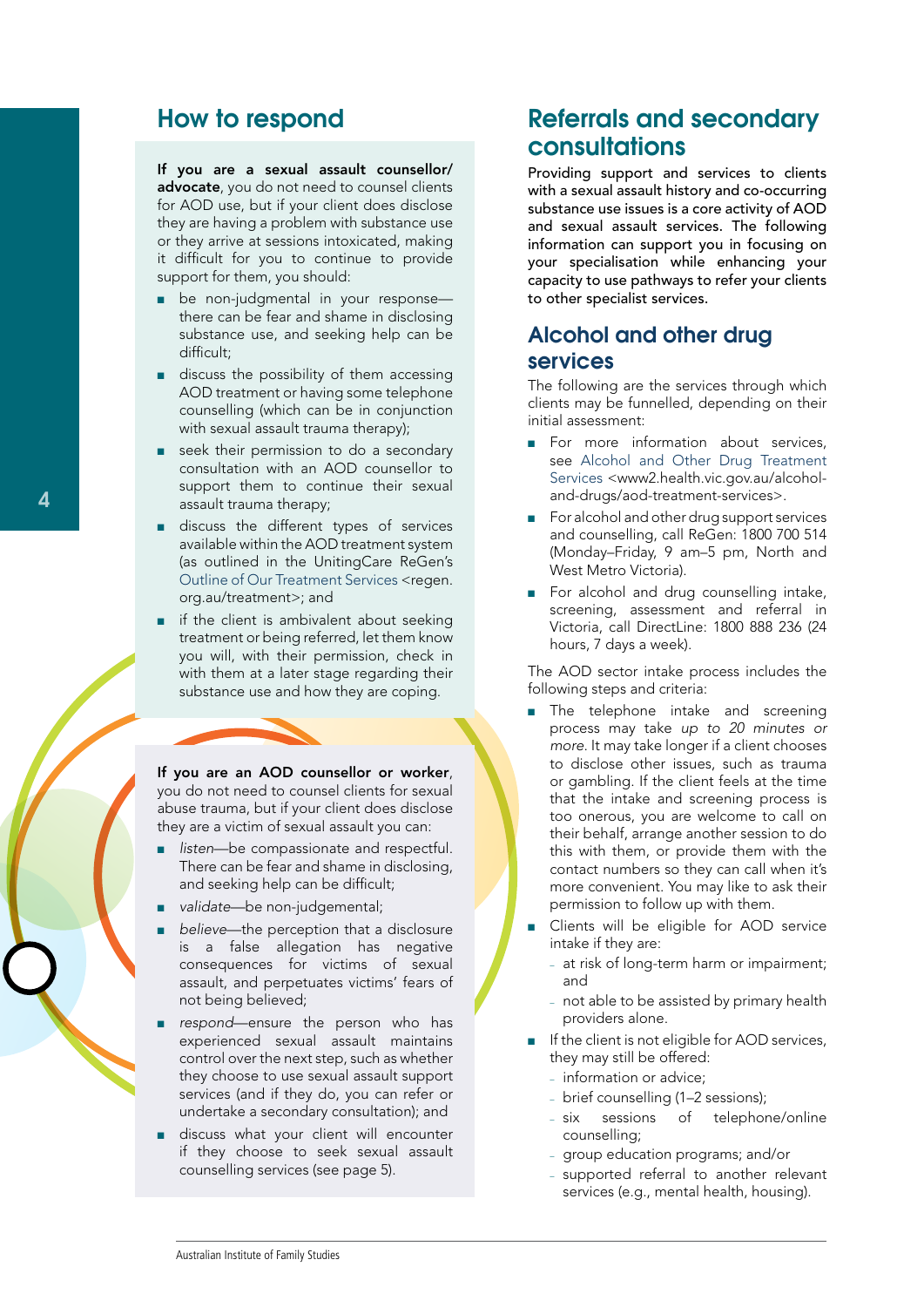- Your client will be directed to a service in their local catchment area (available from [Pathways Into AOD Treatment](https://www2.health.vic.gov.au/alcohol-and-drugs/aod-treatment-services/pathways-into-aod-treatment) <www2. health.vic.gov.au/alcohol-and-drugs/ aod-treatment-services/pathways-intoaod-treatment>), but may also choose a treatment provider that operates in a different catchment if they wish. Recent reforms means there is consistency in service delivery across the state.
- If your client meets the criteria, they may be eligible for a number of services, such as detox, residential withdrawal, non-residential withdrawal, counselling, group counselling, forensic counselling, and family counselling. A detailed explanation of each of these, as delivered by UnitingCare ReGen, is available on their [treatment web page](http://regen.org.au/treatment) <regen.org.au/ treatment>.
- If client's issues are assessed as "standard", they will be provided with four counselling sessions. If they are assessed as "complex" (with multiple issues and complex needs), they will be provided with 14 sessions.
- If your client is uncertain about whether they would like to undertake AOD treatment, they may like to complete [Directline's](http://www.directline.org.au/self-assessment) [online self-assessment screening](http://www.directline.org.au/self-assessment) <www. directline.org.au/self-assessment>, which will advise their eligibility.

# <span id="page-4-0"></span>Centres Against Sexual Assault (CASAs)

## Crisis support

#### Sexual Assault Crisis Line (SACL): 1800 806 292

This service provides crisis support and counselling for men, women and children regarding recent or historical sexual abuse. The 1800 phone number will direct callers to their local CASA during business hours and to the SACL telephone counsellors after hours. Direct phone numbers for local CASAs can be found on the CASA Forum's [Find Your Nearest](http://www.casa.org.au/contact-us/find-your-nearest-casa/) [CASA](http://www.casa.org.au/contact-us/find-your-nearest-casa/) page <www.casa.org.au/contact-us/ find-your-nearest-casa/>.

#### Crisis care for a recent sexual assault

Crisis care is available for people who have been sexually assaulted within the past 2 weeks.

Services are usually delivered at a Crisis Care Unit that may be attached to the emergency department of a hospital or as part of a multidisciplinary centre, and include:

- counselling at a time of crisis to normalise trauma responses and lessen the longterm effects;
- providing support and advocacy in making decisions related to legal options, including reporting to police and collecting forensic evidence;
- coordinating responses by police and forensic medical examiners that centres on the needs and wishes of the victim/ survivor;
- ensuring that the health and medical needs of the person who has experienced sexual assault are met;
- assessing safety and any protection that might be required; and
- providing referrals to other services as needed.

## Intake and assessment

All CASAs have an intake system that provides a gateway into the counselling services. The intake process varies across each service. Generally, the process begins with a phone call and includes an assessment either over the phone and/or face-to-face. Assessments are usually made in relation to current safety, and the effects of sexual assault trauma, mental health, drug and alcohol use and so on. Intake also provides information and assistance to the client about accessing CASA and other regional services.

Referrals by other professionals can be made to CASAs over the telephone. CASAs usually want to talk with the client directly, but will work with referring professionals to provide support. Some professionals will bring the new client along to the first appointment to assist with any concerns or anxieties about coming to a sexual assault support service.

Most CASAs have waiting lists for their counselling services. CASAs make priority allocations for people who are considered vulnerable, such as children and young people, people who have experienced a recent sexual assault, Aboriginal and Torres Strait Islanders, and people exiting prison.

Those not given a priority allocation can wait three or more months for a service. CASAs can provide support to people on waiting lists through the SACL telephone service. Most CASAs will offer one-off "duty" appointments if people need additional support while on the waiting list.

All CASAs will ensure people who use the service are offered additional personal support, such as access to a public advocate,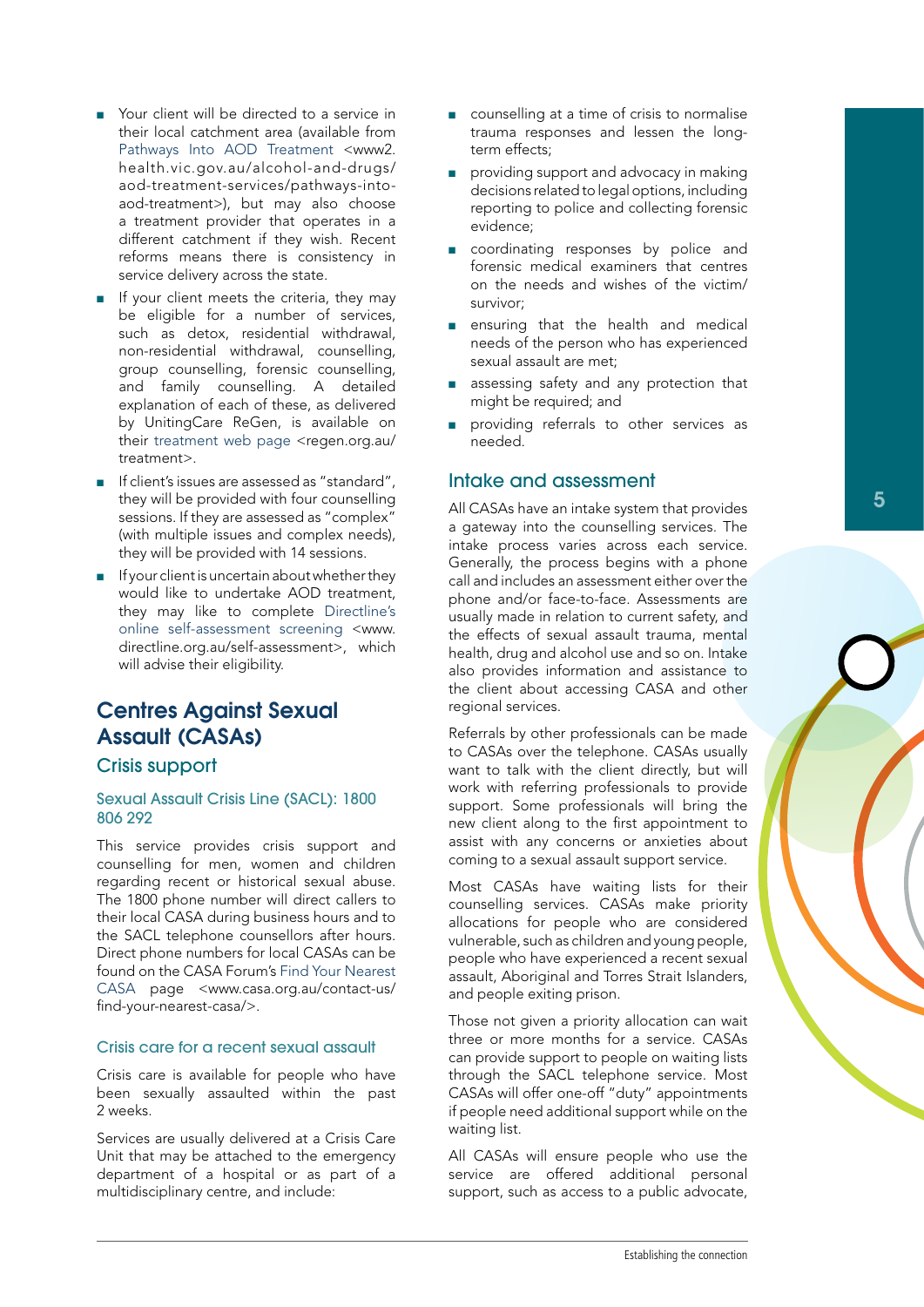Indigenous representative or other support person with whom they might identify.

## Counselling and advocacy

CASAs will see children, young people and adult victims of sexual assault as well as non-offending family members/carers and significant others for counselling.

Services are provided for both men and women and include:

- individual counselling;
- family counselling;
- group work;

6

- telephone counselling and support; and
- advocacy to assist with access to information, and ensuring their legal and other rights are being met, including referrals to other services.

The number of counselling sessions each CASA offers will vary.

## Secondary consultations

Through their intake service, all CASAs offer secondary consultations to other professionals to support their own work with clients who are also victims of sexual assault. CASAs can also provide training to other services to support their professional capabilities in responding to people who have experienced sexual assault.



# Addressing barriers to service provision

There can be obstacles to providing care for clients with complex and co-occurring sexual assault and alcohol and other drug use. Barriers to effective care may include a lack of time and other resources, a lack of clinical experience or confidence, and a perceived lack of pathways to formal interagency coordination and support.

Clients may be reluctant to discuss sexual assault or substance use, and this is okay; however, if there is a possibility for referral and your client does disclose and indicate a desire to engage with other specialist services, your expertise in how to accommodate and guide them might lead to better outcomes.

Strategies may be put in place by sexual assault and AOD treatment services to support professionals in addressing any challenges to service provision.

Strategies for individual professionals that can support clients with co-occurring sexual assault and substance use include:

- understanding the relationship between sexual assault and AOD use;
- being aware that this relationship includes individual, but also relational and social contexts;
- providing a safe environment in which clients may disclose sexual assault and substance use; and
- enabling trust, through non-judgemental engagement.

Organisational strategies for supporting clients with co-occurring sexual assault and substance use include:

- sharing information between counsellor/ advocates and clinicians;
- providing support for ongoing professional development;
- sharing new information and new evidencebased practices;
- supporting networking between the sexual assault and AOD treatment sectors, particularly those used for referrals and secondary consultations; and
- supporting staff by encouraging self-care.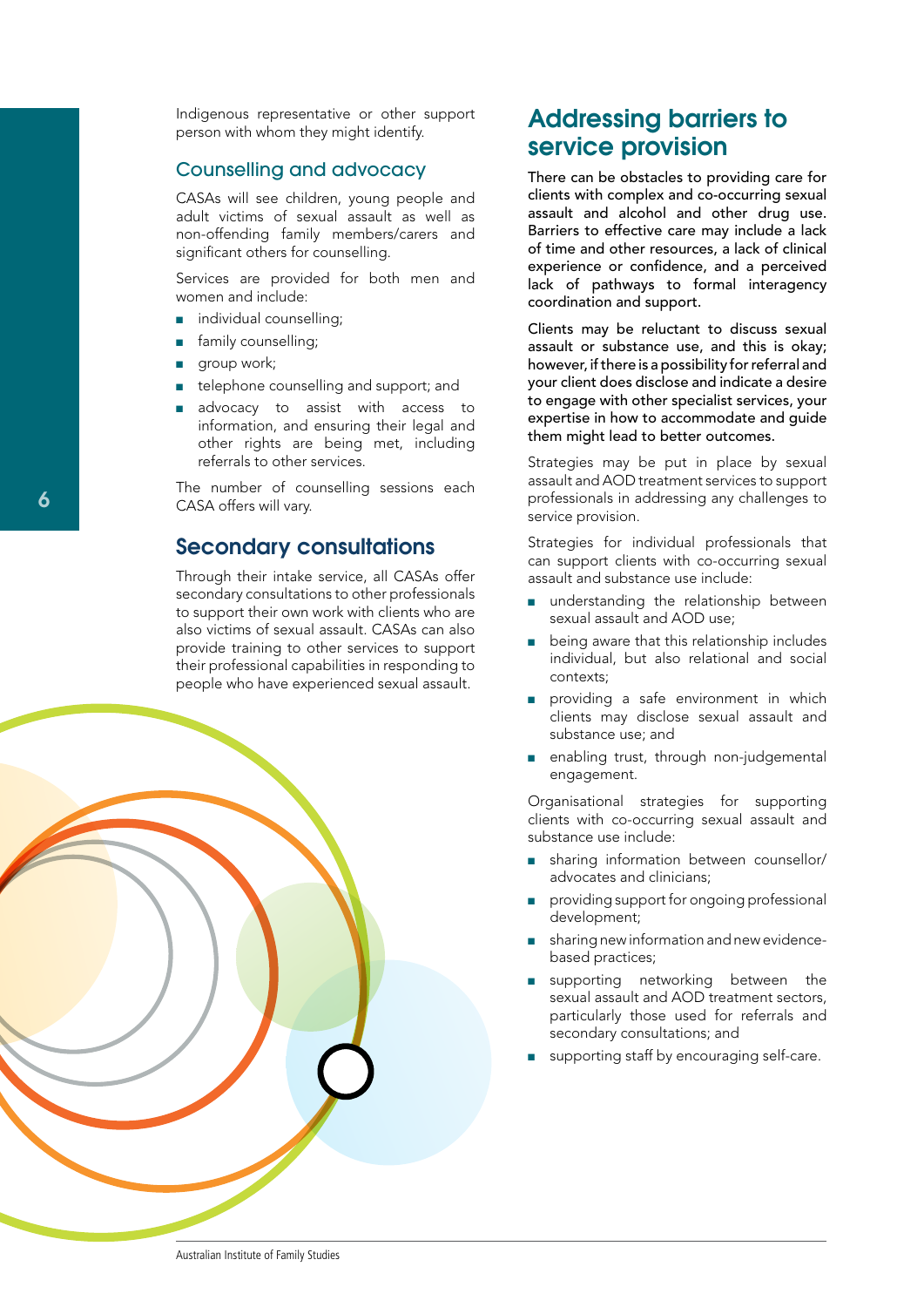# <span id="page-6-0"></span>Further reading and resources

## Effects of sexual assault

- [Working with Adult Survivors of Child Sexual Assault](http://www.secasa.com.au/pages/working-with-adult-survivors-of-child-sexual-assault/) <www.secasa.com.au/pages/working-withadult-survivors-of-child-sexual-assault/>
- [The Impacts of Sexual Assault on Women](http://www3.aifs.gov.au/acssa/pubs/sheets/rs2/) <aifs.gov.au/publications/impacts-sexual-assaultwomen>
- *Dealing With Sexual Abuse: Men Dealing With the Effects of Childhood Sexual Abuse and [Sexual Assault](http://www.livingwell.org.au/managing-difficulties/dealing-with-the-effects/)* <www.livingwell.org.au/managing-difficulties/dealing-with-the-effects/>
- [The Long-Term Effects of Child Sexual Abuse](https://aifs.gov.au/cfca/publications/long-term-effects-child-sexual-abuse) <aifs.gov.au/cfca/publications/long-term-effectschild-sexual-abuse>
- *[The Effects of Childhood Sexual Abuse](http://www.secasa.com.au/pages/the-effects-of-childhood-sexual-abuse/)* <www.secasa.com.au/pages/the-effects-of-childhoodsexual-abuse/>
- *["Ripple" Effects of Sexual Assault](https://www3.aifs.gov.au/acssa/pubs/issue/i7.html)* (the effects of sexual assault on families, professionals and society as a whole) <aifs.gov.au/publications/ripple-effects-sexual-assault>

## Disclosure of sexual assault

- *Responding to Young People Disclosing Sexual Assault <aifs.gov.au/publications/responding*young-people-disclosing-sexual-assault>
- How to ask Women About Intimate Partner Violence <aifs.gov.au/publications/asking-womenabout-intimate-partner-sexual-violence>

## Effects of alcohol and other drug use

- [Fact sheets and articles on the people, settings and specific drugs in AOD use](http://www.druginfo.adf.org.au/fact-sheets/fact-sheets) <www.druginfo. adf.org.au/fact-sheets/fact-sheets>
- [Intake and assessment in the AOD system](https://www2.health.vic.gov.au/alcohol-and-drugs/aod-treatment-services/pathways-into-aod-treatment/intake-assessment-for-aod-treatment) <www2.health.vic.gov.au/alcohol-and-drugs/aodtreatment-services/pathways-into-aod-treatment/intake-assessment-for-aod-treatment>

## Staff self-care

- *For doctors: [Keeping the Doctor Alive: A Self-Care Guidebook for Medical Practitioners](https://www.ranzcp.org/Files/Branches/Victoria/Keeping_the_Doctor_Alive-pdf.aspx)* <www. ranzcp.org/Files/Branches/Victoria/Keeping\_the\_Doctor\_Alive-pdf.aspx>
- For psychologists: [Self-Care for Psychologists: Lifeline's Learnings](http://www.psychology.org.au/inpsych/2015/february/evans) <www.psychology.org.au/ inpsych/2015/february/evans>
- Vicarious trauma: [The Impact of Secondary Exposure to Trauma on Mental Health Professionals](http://www.psychology.org.au/inpsych/2015/february/diehm) <www.psychology.org.au/inpsych/2015/february/diehm>
- [ReachOut.com Self-Care Assessment](https://inspire.au1.qualtrics.com/SE/?SID=SV_8vN4sBPKXhoVpv7) <inspire.au1.qualtrics.com/ SE/?SID=SV\_8vN4sBPKXhoVpv7>

## Mandatory reporting laws

[Mandatory Reporting of Child Abuse and Neglect](https://aifs.gov.au/cfca/publications/mandatory-reporting-child-abuse-and-neglect) <aifs.gov.au/cfca/publications/mandatoryreporting-child-abuse-and-neglect>

# **References**

- Australian Bureau of Statistics. (2011). *Recorded crime – victims, Australia, 2010* (Cat. No 4510.0). Canberra: ABS. Retrieved from <www.abs.gov.au/AUSSTATS/ abs@.nsf/DetailsPage/4510.02010?OpenDocument>.
- Australian Bureau of Statistics. (2013). *Personal Safety Survey, Australia, 2012* (Cat. No. 4906.0). Canberra: ABS. Retrieved from <www.abs.gov.au/AUSSTATS/ abs@.nsf/Lookup/4906.0Main+Features12012?Ope nDocument>.
- Australian Institute of Health and Welfare. (2015). *Alcohol use (NDSHS 2013 key findings)*. Canberra:

AIHW. Retrieved from <www.aihw.gov.au/alcoholand-other-drugs/ndshs/2013/alcohol/>.

- Breckenridge, J., Salter, M., & Shaw, E. (2012). Use and abuse: Understanding the intersections of childhood abuse, alcohol and drug use and mental health. *Mental Health and Substance Use*, *5*(4), 314–327.
- Cutajar, M. C., Mullen, P. E., Ogloff, J. R., Thomas, S. D., Wells, D. L., & Spataro, J. (2010). Psychopathology in a large cohort of sexually abused children followed up to 43 years. *Child Abuse and Neglect*, *34*(11), 813–822. doi:10.1016/j.chiabu.2010.04.004